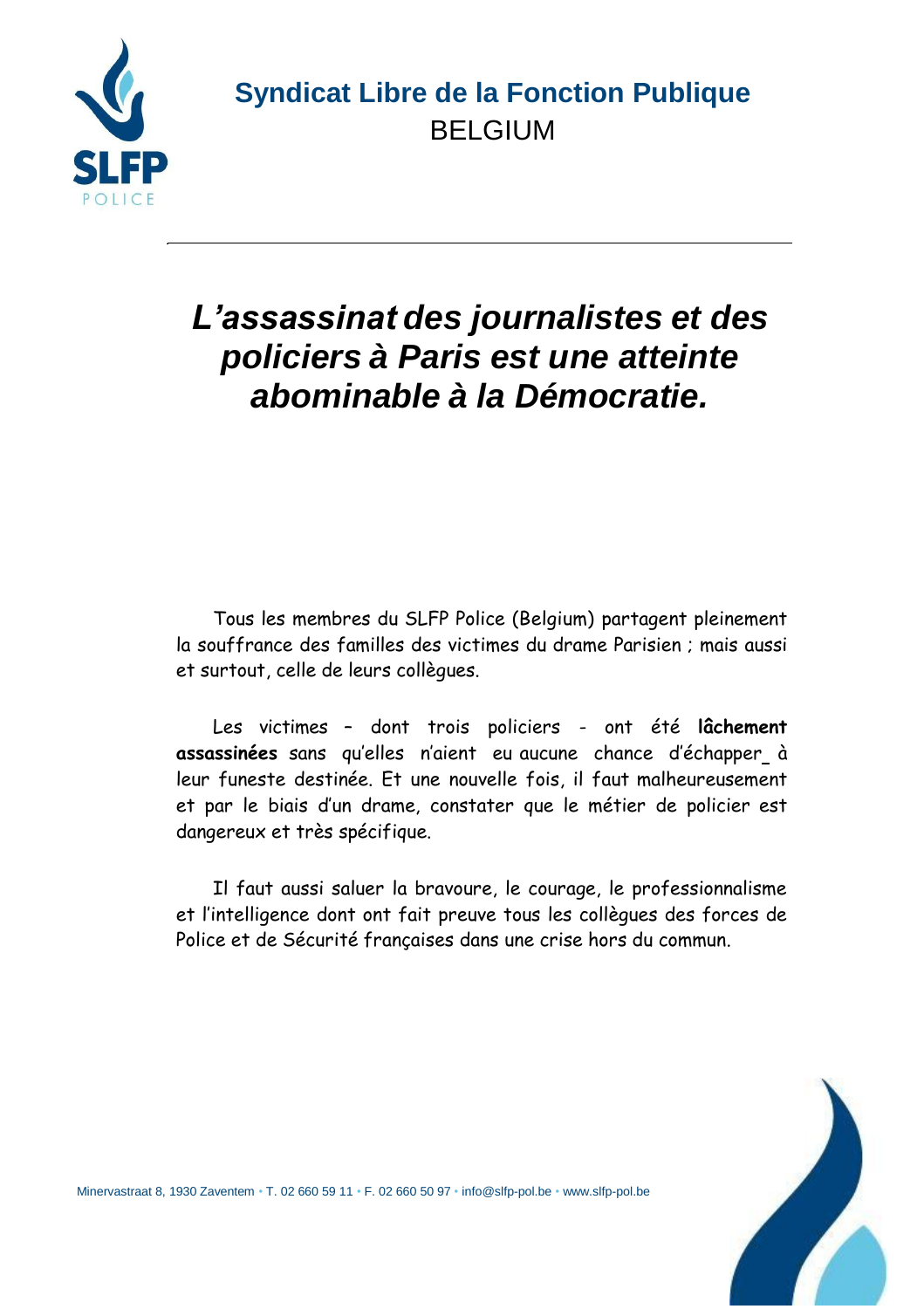

Good Afternoon Claude,

I am Greg O'Connor and I am the Chairman of the International Council of Police Representative Associations.

We represent1.5 million Police Officers through their Federations, Associations and Unions in Europe, Great Britain, Africa, North America, Australia and New Zealand.

I am unaware of your position in the Police Union in France, but I am grateful for the updates you have been providing to us all through Anna Nelburg.

On behalf of our members, could I express our sympathy and concern at the tragic deaths of the three Paris Police Officers in recent days.

Police Officers and the public in all of our 39 member countries are abhorred by the murders of your officers.

There will be many words spoken over the coming days and weeks, but please take the opportunity to pass onto the families and colleagues of the slain police officers the sympathy of their fellow police officers throughout the world.

It is hoped that ICPRA can be represented at any funeral or memorial service for the officers and we appreciate being kept informed through Anna and directly.

Once again, all our deepest sympathies.

Greg O'Connor Chairman International Council of Police Representatives Association (ICPRA)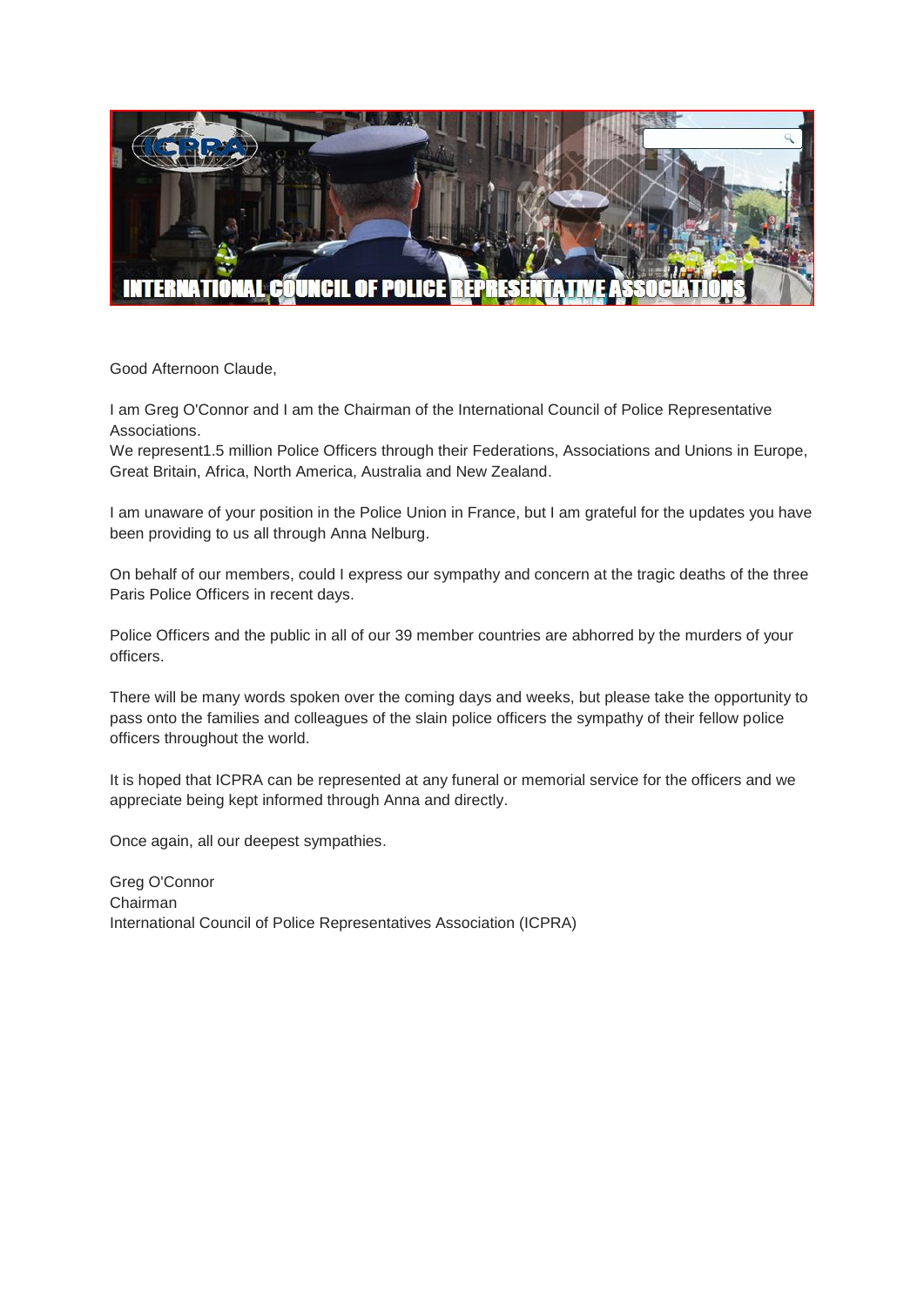

**Sindacato Unitario Lavoratori Polizia Locale** *(SEGRETERIA DI BOLOGNA)*

<http://www.sulpl.it/>

## [Parigi ... i nostri morti](http://www.massimofagnoni.com/2015/01/parigi-i-nostri-morti.html)

**E' morta mentre stava imparando il mestiere che sognava di fare. Clarissa Jean-Philippe aveva 27 anni e stava facendo il tirocinio da vigilessa da 15 giorni. Ieri ha perso la vita nella sparatoria di Montrouge, nella periferia sud di Parigi.**

**L'omicida, descritto come «un uomo con la testa rasata, e con indosso un giubbotto antiproiettile», aveva la pistola, Clarissa no.**

**A Parigi in poche ore sono esplose numerose contraddizioni, ma io come al solito cercherò di stare al di sopra dei commenti, delle idee geniali per risolvere i conflitti culturali e religiosi, delle strategie dall'integrazione a tutti i costi alla ghigliottina. Io oggi sto con lei con Clarissa. Sto con lui con Ahmed**

**Entrambi stranieri entrambi morti sulla strada nella quale lavoravano e morti per permettere a tutti di godere del diritto di avere un'opinione fosse anche diversa dalla loro e non pensate che non pianga per tutti gli altri, vittime innocenti, ma quando uccidono uno di noi, uno che fa il mio mestiere, che magari anche in Francia è considerato un macina multe, o un agente del traffico.**

**Quando uccidono una divisa uguale alla mia svaniscono le differenze, si sciolgono le ambiguità, oggi, in questo momento, non siamo più impiegati erroneamente armati, ma professionisti che rischiano la vita per difendere il principio della legalità in Francia come in Italia, come in America.**

**Questi due eroi della quotidianità falciati come ostacoli sacrificabili siamo noi, e domani potrebbe capitare anche qui, su un incidente stradale che diventa improvvisamente un agguato. Quando si renderanno conto nel nostro paese che anche noi siamo importanti nel gioco delle parti là fuori dove le contraddizioni sociali stanno esplodendo e se ne fregano se il nostro paese non vuole fare il salto di qualità?**

**Oggi siamo in lutto, perché uccidendo Clarissa e Ahmed hanno ucciso due colleghi e non dobbiamo dimenticarli, non dobbiamo lasciarli indietro.**

### **MASSIMO FAGNONI (dirigente sindacale SULPL di Bologna)**

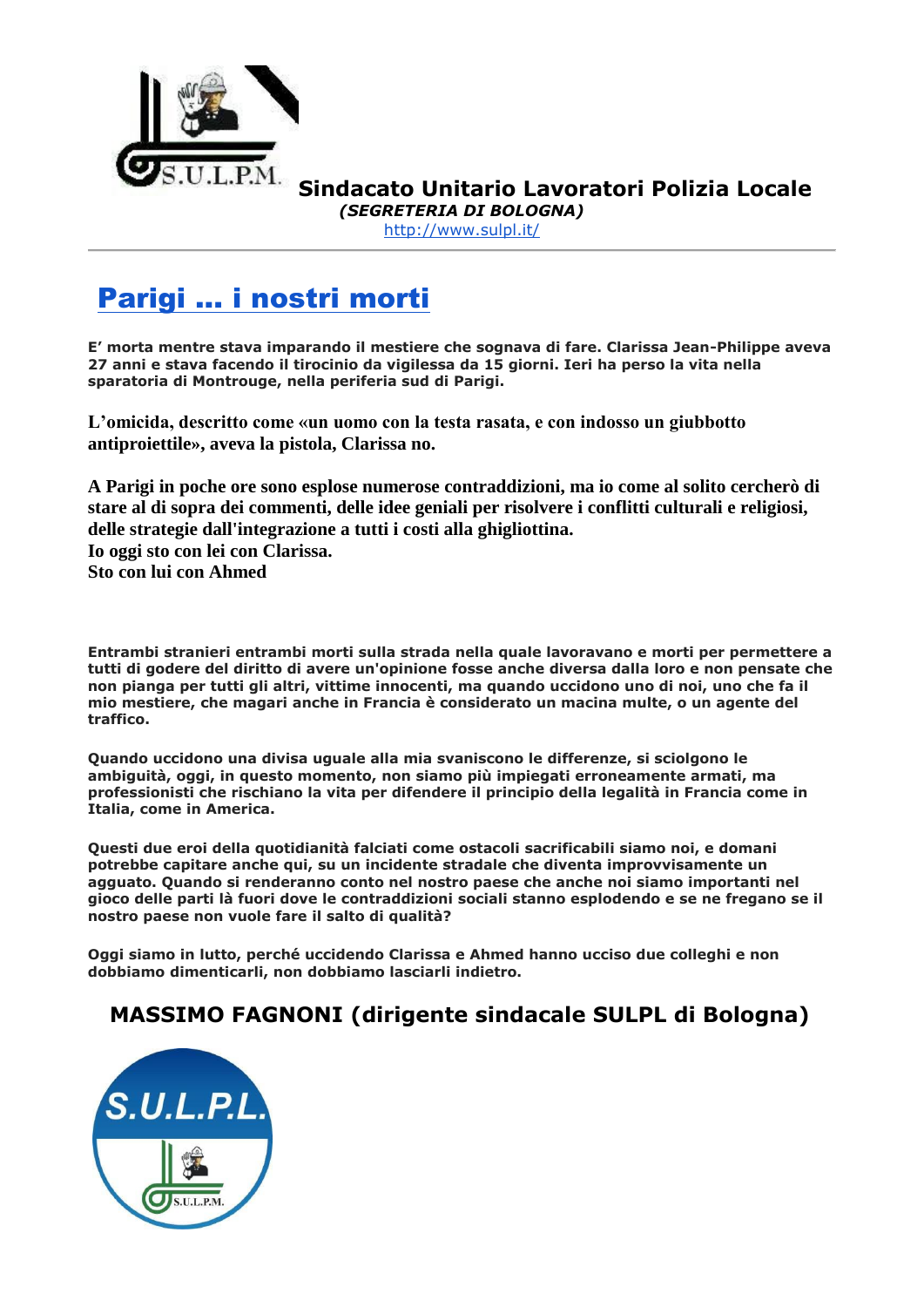#### **[Milan Štěpánek](https://www.facebook.com/milan.stepanek.77?fref=photo)[FPIP Syndicat](https://www.facebook.com/pages/FPIP-Syndicat/170300129744492)**

La présidence de Syndicat de Police Tchèque exprime ses plus sincère condoléances aux familles des victimes, aux policiers français ainsi qu'au peuple de la France.

Předsednictvo NOS PČR vyjadřuje francouzským policistům i všem jejich občanům hlubokou soustrast a vyjadřuje velkou úctu zavražděným kolegům.

The Czech Police Trade union Presidium hereby expresses its profound concern over the lives of brutally murdered French colleagues and expresses the deepest condolences to all French policemen and citizens.

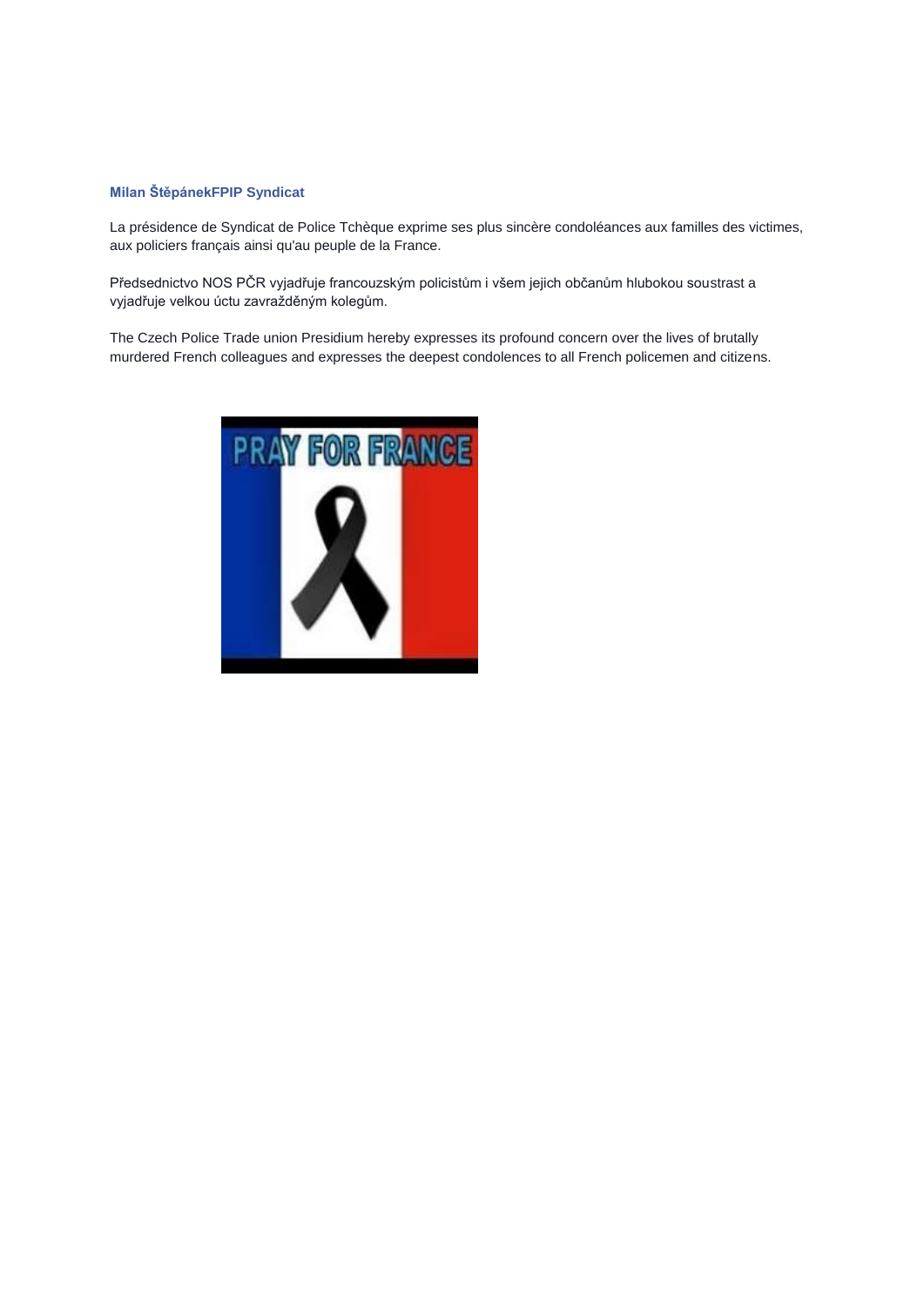

Oslo, January 11, 2015

To Fédération Professionelle Indépendante de la Police Att.: Claude Choplin, Secrétaire Général Federal 19, Rue du Borrégo 75020 PARIS France

### **Condolences from the Nordic Police Union**

After the tragic events in France on Wednesday 7 January 2015 and the following days, the police family mourns the tragic loss of life after the horrible and completely incomprehensible terror attacks. French police officers were killed and injured fighting terrorism and trying to make society a safe place to live.

Just as the police are the most important protectors of democracy and the rule of law, so cartoonists and journalists are some of the most important protectors of the freedom of speech in a democracy. The Nordic Police Union will always support people who follow the democratic ground rules, and therefore we sincerely support the people of France in these dark and difficult times.

Our heartfelt thoughts, prayers and love are with the French police officers our colleagues and friends - and their families at this truly sad time in European history.

Sigve Bolstad President The Nordic Police Union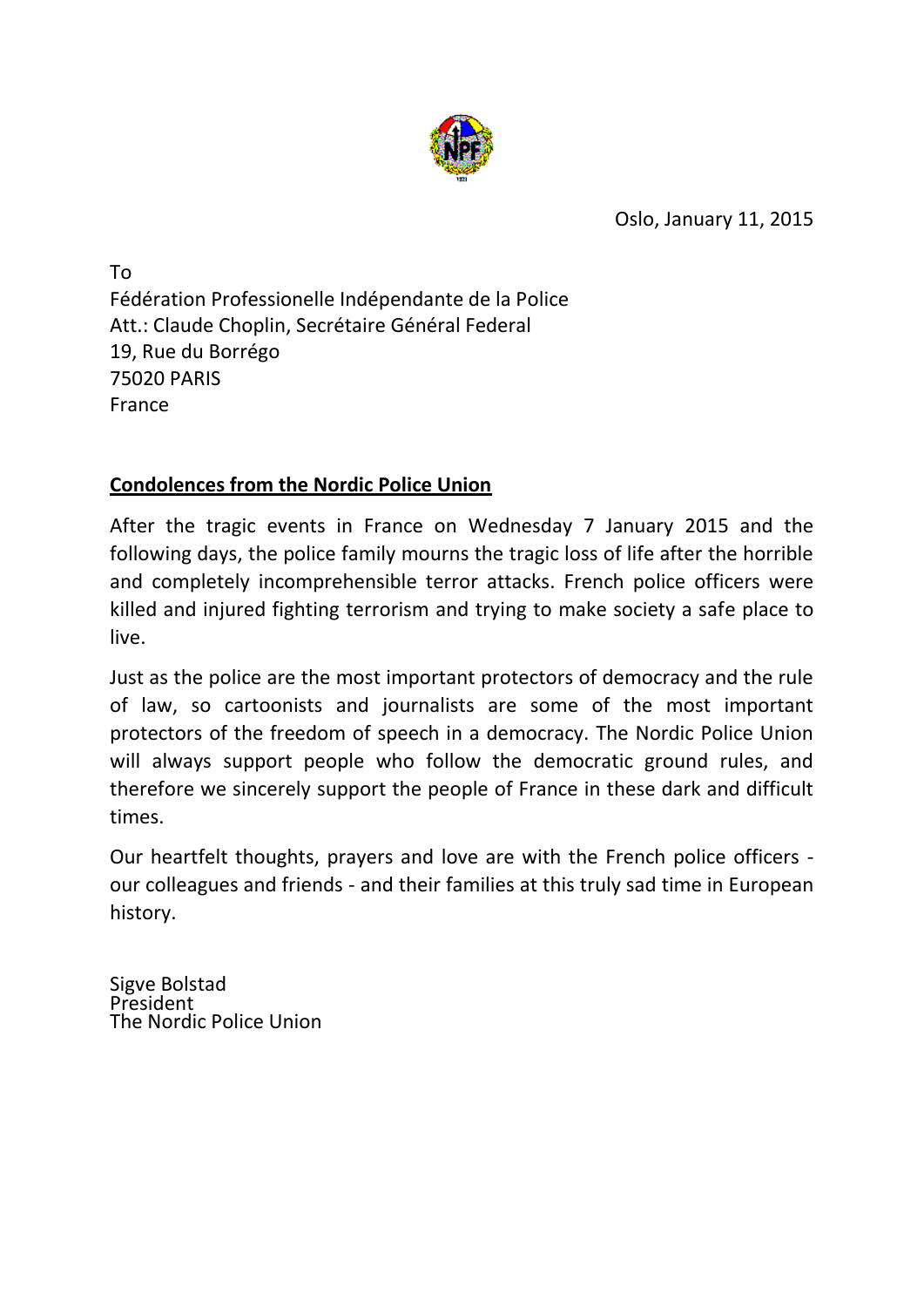



Très chère collègues,

depuis le Sindicat Uni de la Police de la Région de la Galice, Espagne, nous tenions à vous féliciter pour l´excellent travail que vous avez effectué ces derniers jours à Paris, tout particulièrement dans un climat aussi délicat que le sont les attaques terroristes.

Nous aimerions également vous exprimer notre soutien pendant ces moments difficiles et de grandes tristesse.

Nous partageons votre douleur. Les mot nous manques pour nous exprimer pleinement.

Veuillez recevoir nos sincères condolèances et sacher, nous serons près de vous en cas de besoin

Cordialement

Roberto Gonzalez

Secretario General SUP-GALICIA